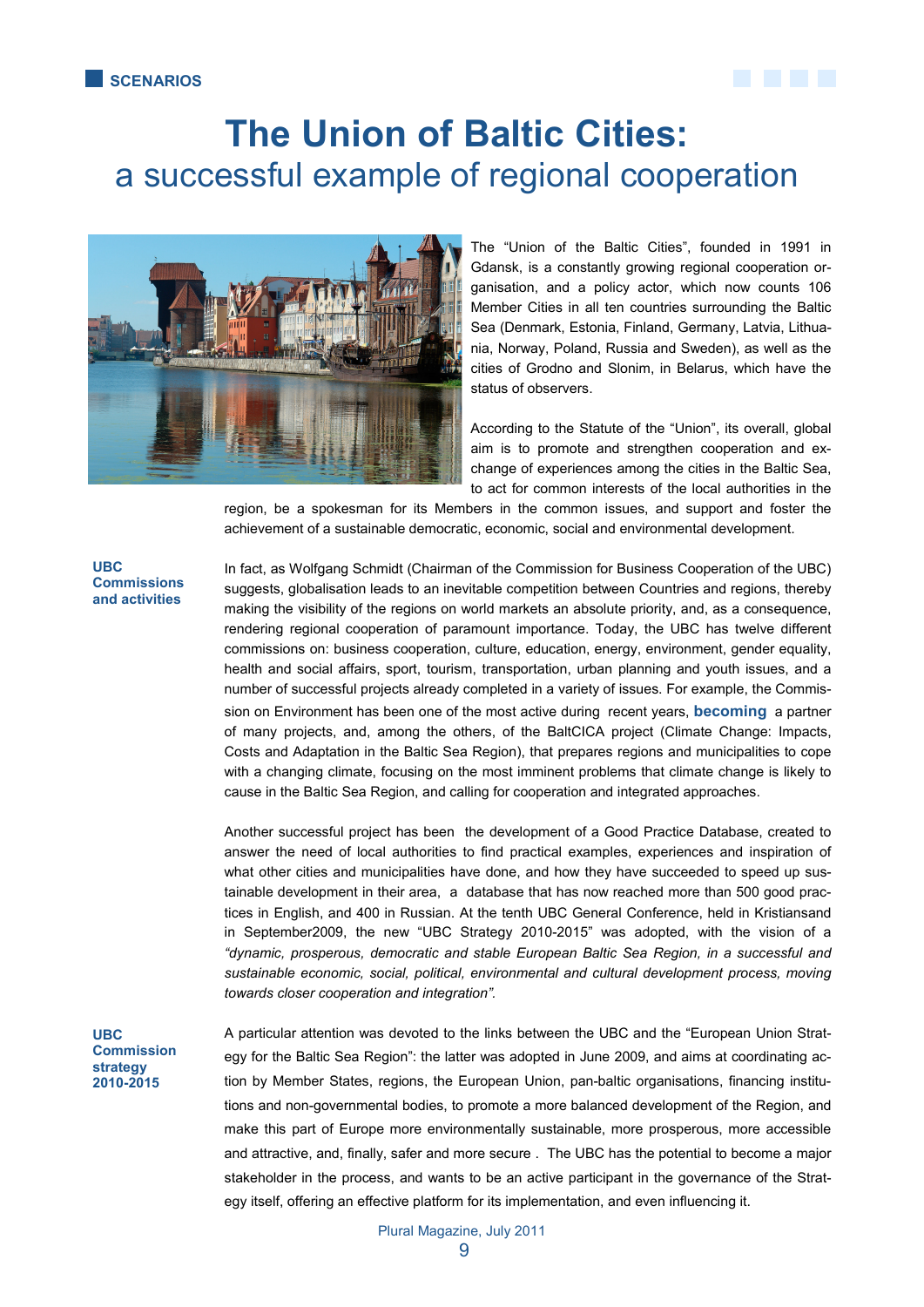



The "EU Strategy" is therefore the key framework for the years to come, but obviously UBC's tasks do not revolve exclusively around it. Other objectives include increasing UBC membership and partnership (UBC has more than tripled its membership from 1991, but there is still potential to include new Member cities – and in fact, according to article 3 of the Statute, any coastal city of the Baltic Sea and its gulfs, as well as any other city interested in the development of the Baltic Sea region may become a Member city of the Union); promoting expert exchanges between Member cities, by organizing a platform for a more systematic exchange programme; enhancing lobbying capacity, to get the voice of local authorities of the Baltic Sea Region heard; and promoting a systematic cooperation with partners in the Baltic Sea Region, at the European level and internationally.

Regarding this last point, UBC is already maintaining a series of cooperative efforts with many organisations of this type (for example the Baltic Development Forum, the Baltic Sea States Subregional Cooperation, the Council of Baltic Sea States (CBSS), the Forum of Adriatic and Ionian Cities and Town, the Conference of Atlantic Arc Cities, and, in the Mediterranean area, Arco Latino), and means to continue, and further develop these collaborations. Besides, the Union has the intention to establish connections with other organisations, and systematically contact them. To name just a few, common objectives could be pursued together with the "Union pour la Méditerranée" in the field of environment, energy, trade, and construction of trans-national roads; a particularly fruitful cooperation to promote a common eco-political interest in Europe could be carried out with "Medcities"; the "Assembly of European Regions" would prove to be an important forum for the discussion of many issues that also the UBC covers in its activities, therefore membership would definitely be an advantage, as it would provide the Union with the possibility of having a say in their most important topics; also, the similarities between the Union and the "Baltic Metropoles Network (BaltMet)"' aims and activities should be coordinated and used actively in cooperation. Lastly, raising public profiles and visibility of UBC is a priority, as well, because, despite its successful activities since 1991, the Union is still little known, especially among the general public.

# **UBC EVENTS CALENDAR**

**61<sup>st</sup> meeting of the UBC executive board, 1<sup>th</sup> June 2011, Karlstad, Sweden.** 

- **XI UBC General conference, 4<sup>th</sup>-**Lth October 2011, Liepāja, Latvia.
- **5<sup>th</sup> UBC Youth Conference,**, 4<sup>th</sup>-Lth October 2011, Liepāja, Latvia.

#### **MEDITERRANEAN REGIONS AND MUNICIPALITIES ASSOCIATIONS**

Mediterranean Commission of the UCLG (United Cities and Local Governments),  $http://www.commed-cglu.org/spip.php?page=sommaire⟨=en$ </u> COPPEM, Standing Committee for the Euro Mediterranean Partnership of Local and Regional Authorities, http://www.coppem.org/default.asp?p=1 IMC CPMR, Inter-Mediterranean Commission of the Conference of Peripheral Maritime Regions, http://www.medregions.com/index.php?act=,,,,,,en ARCO LATINO, http://www.arcolatino.org/index.php?lng=2 ARLEM, Euro Mediterranean Regional and Local Assembly, http://www.ccre.org/ news detail en.htm?ID=1766 **MEDCITIES, http://www.medcities.org/**